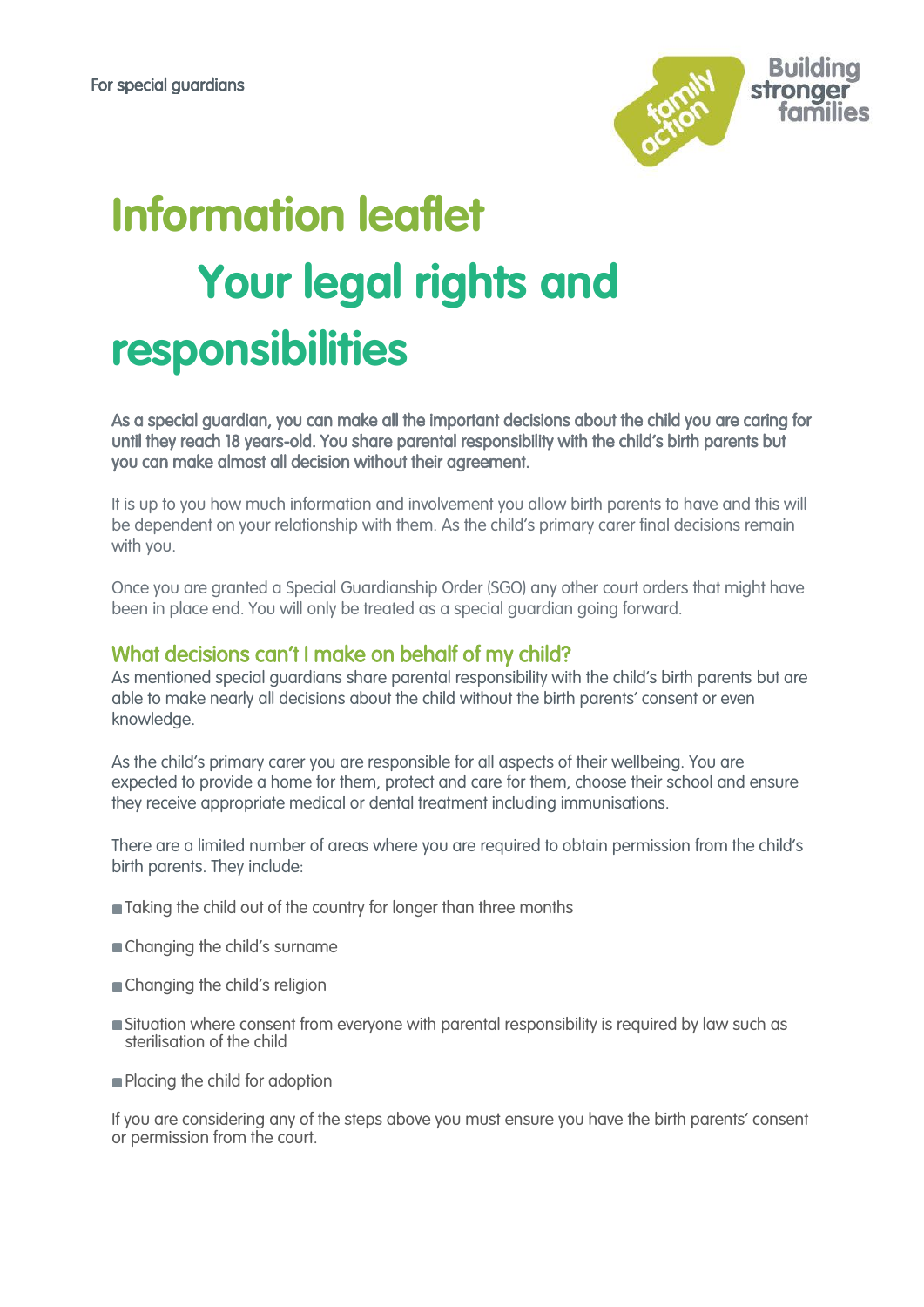

## What are my legal rights around birth family contact?

Contact arrangements can be clearly outlined for some special guardians as part of their SGO agreement while others are expected to make informal arrangement themselves. Contact should always be decided on the basis of what is in the child's best interests.

The court can order contact between a child and their birth family even if you think it is not in their best interest. If this decision is made you must ensure contact takes place. However, if you are able to provide evidence that contact is causing distress and is affecting your child negatively you can challenge this in court. While it is important for you to encourage contact you cannot force your child to attend. If contact arrangements have not been fixed in a court order you have the authority to decide them yourself.

A birth parent can challenge your contact arrangements by applying to the court and allowing them to decide about the disagreement. The court's main concern will be the child's welfare and contact will only be changed if it is in the child's best interests. If applications happen repeatedly and unreasonably the court can stop them.

There are options available to resolve disputes regarding contact before disagreements escalate to court. Birth parents and special guardians can attempt to resolve their problems by asking a social worker to intervene or by attending family mediation or similar services. In fact a court may order you to seek mediation before allowing you to take legal proceeding as this is viewed as a last resort.

If you decide to make major changes to your contact agreement, such as allowing unsupervised contact when the child is older, you should seek advice from your local authority.

If during contact you are concerned about your child's safety, you must contact your local authority and stop contact until those concerns have been addressed and you feel the child is safe.

## Under what circumstances can an SGO end?

There must be a significant change in circumstances for a court to end a SGO. The legal process is potentially lengthy and expensive and it is relatively rare for a challenge from parents or relatives to actually go ahead.

An application to court to end an SGO can be made by the special guardian, anyone who has has a Child Arrangement Order put in place since the SGO was granted or by the local authority where the a Care Order has been put in place since the SGO was granted.

A child's parents, step-parent who had parental responsibility or anyone who previously had parental responsibility prior to the SGO being granted must first apply to the court for permission to apply for a change or ending of the SGO.

A SGO can also end on the death of a special guardian unless the order was made jointly with another special guardian and one survives. Special guardians can appoint in their will a testamentary guardian who will look after the child in the event of their death. Testamentary guardians have an equal amount of parental responsibility to birth parents so it is not the same as being a special guardian. All disagreements between testamentary guardians and birth parents, including about where the child lives will need to be resolved in court. Testamentary guardians are also not entitled to the same support services as special guardians but can apply to children's services in the same way as any parent can.